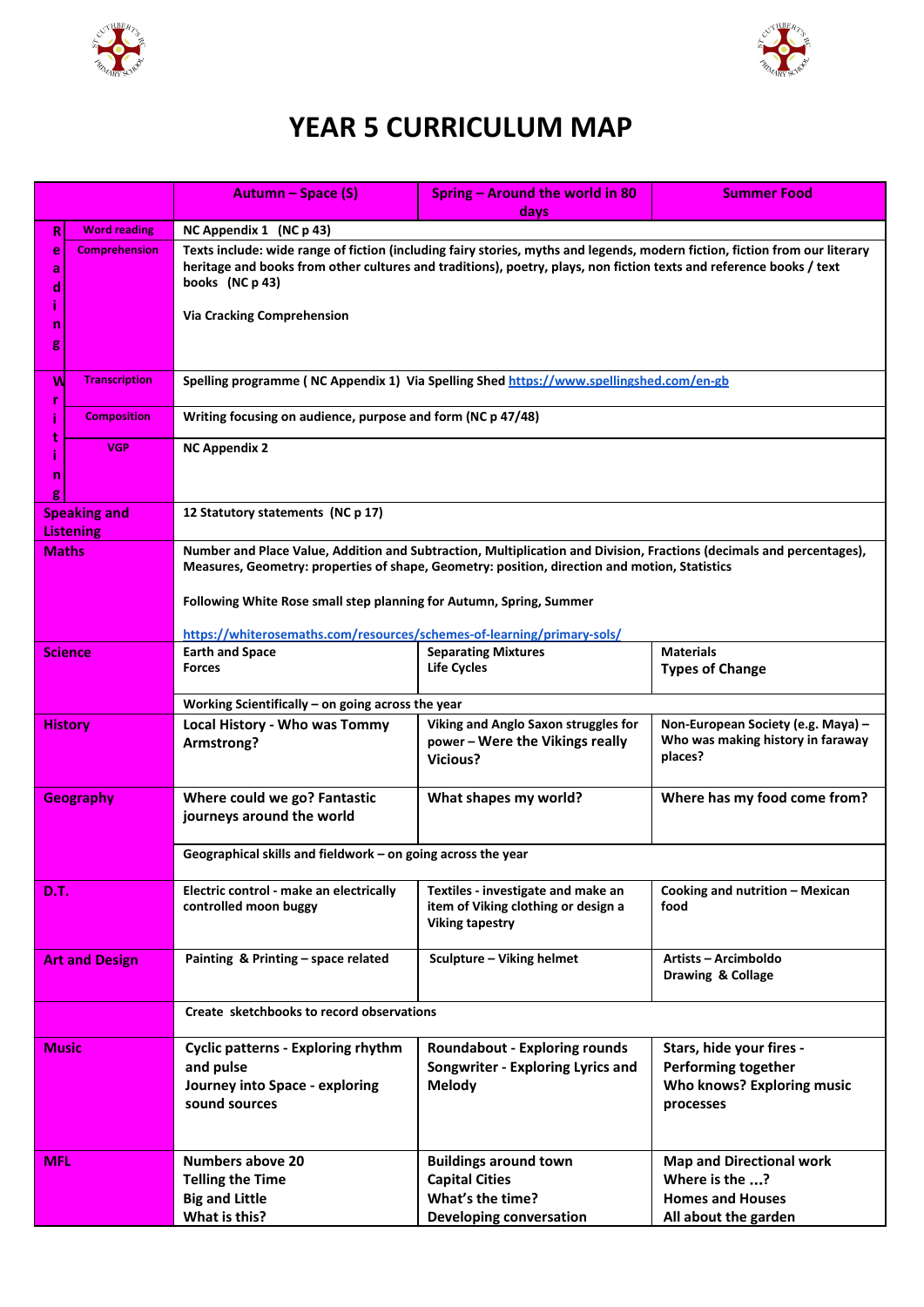|            | What is questions             |                               |                          |
|------------|-------------------------------|-------------------------------|--------------------------|
| <b>P.B</b> | <b>Games &amp; Gymnastics</b> | Dance & Gymnastics            | <b>Games &amp; Dance</b> |
|            | <b>Game &amp; Dance</b>       | <b>Games &amp; Gymnastics</b> | <b>Athletics</b>         |